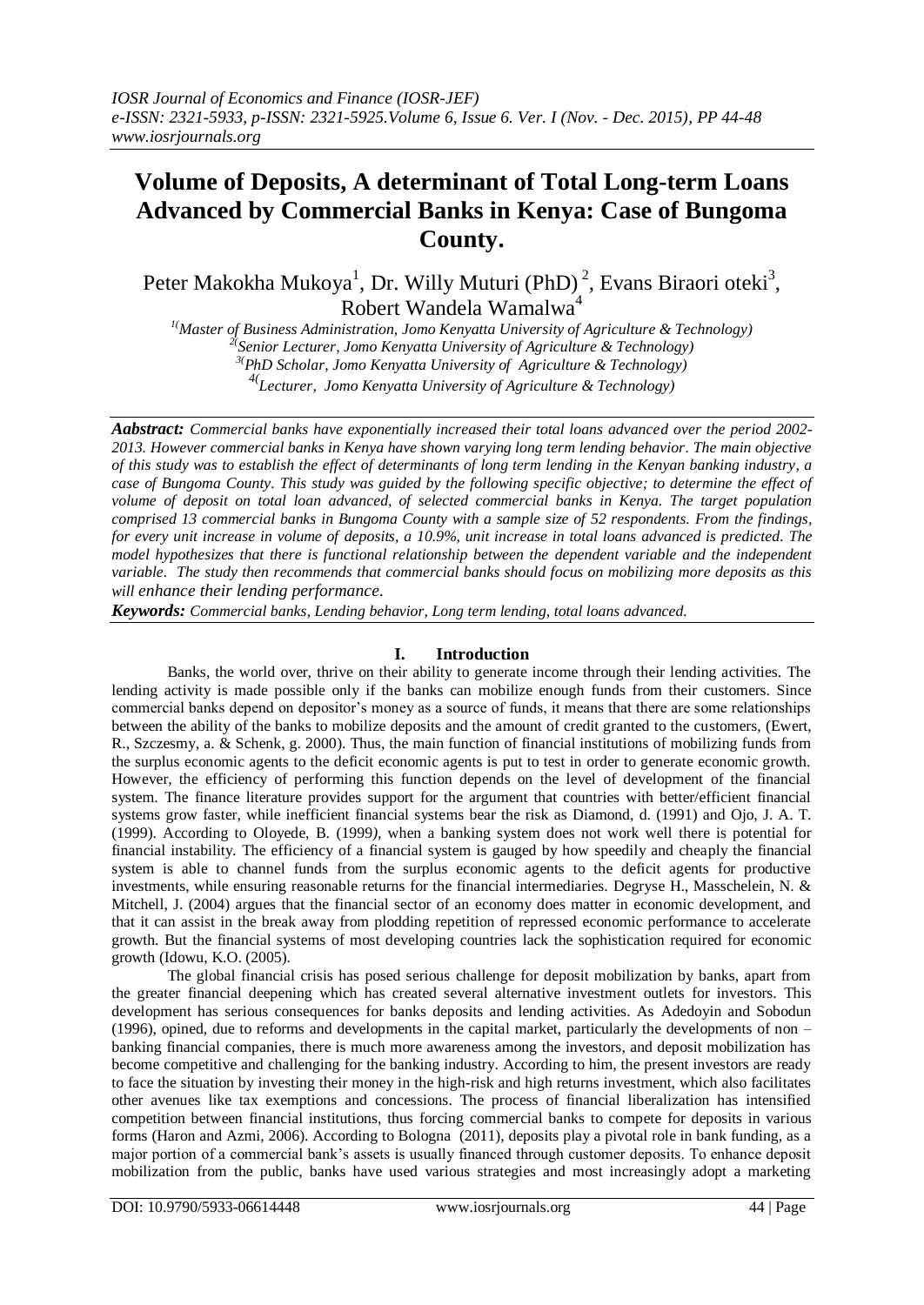approach for deposits mobilization, which focuses on the identification of customer needs and offering of products accordingly

In some developed countries like japan, long term bank loans represent more than 70% of its total longterm debt. The recent cross-country evidence shows that banks in the emerging and developing countries" economies are reluctant to extend long-term credit to private businesses. The scarcity of long-term credit availability in developing market economies is recognized as an obstacle to their growth. Caprio and Demirguckunt, (1997) observes that non-financial firms in such markets consider the scarcity of long-term credit as one of the most important impediments to their operations. They show that firms that grew faster than predicted, exhibited higher levels of long-term debt to total assets. The long-term credit availability is also sensitive to the development level of a country's financial and legal institutions.

According to a report by the financial sector deepening (FSD, 2011), commercial banks in Kenya have continued their aggressive drive for new bank accounts. The total number of deposit accounts increased over the year from 11.8m to 14.4m, an increase of 22% in a year. Equity bank with over 6.5m accounts as at the year end, accounted for 46% of the accounts in the banking system. In addition co-operative bank, Kenya commercial bank (KCB) and Barclays have passed the million account threshold with family close to this number. While a bank is irrevocably committed to pay interest on deposits it mobilized from different sources, the ability to articulate loanable avenues where deposit funds could be placed to generate reasonable income; maintain liquidity and ensure safety requires a high degree of pragmatic policy formulation and application. Therefore the purpose of this study is to establish the determinants of long term lending behavior in the Kenya banking industry.

## **Statement of problem**

Although recent cross-country evidence shows that banks in the emerging and developing countries" economies are reluctant to extend long-term credit to private businesses, the situation has been different in Kenya. Although there is a broad body of literature that addresses issues of banking long term lending behaviour, it either focuses on the demand side of debt (firms access to credit) or on the cross-country variation of bank lending behavior Chodechai, S. (2004). This study therefore is to map the extent of volume of deposit on total loan advanced.

# **General objective**

To establish the determinants of total long-term loans advanced by commercial banks in Kenya

## **Specific objective**

To determine the effect of volume of deposit on total long-term loans advanced by commercial banks in Kenya

## **Research Question**

To what extent does volume of deposit affect total long-term loans advanced by commercial banks in Kenya?

## **Significance of the study**

This study will shed some light on the lending decision of Kenyan commercial banks. It is quite important to understand the functioning of the banking system in emerging markets in general and in Kenya in particular to know how banks regard and rate them.

## **Limitation**

It proved challenging at times to get the respondents from individual banks due to their busy schedules.

# **II. Literature Review**

# **The Real Bills Doctrine theory**

The real bills doctrine or the commercial loan theory states that a commercial bank should advance only short-term self-liquidating productive loans to business firms. Self-liquidating loans are those which are meant to finance the production, and movement of goods through the successive stages of production, storage, transportation, and distribution. When such goods are ultimately sold, the loans are considered to liquidate themselves automatically. For instance, a loan given by the bank to a businessman to finance inventories would be repaid out of the receipts from the sale of those very inventories, and the loan would be automatically selfliquidated. The theory states that when commercial banks make only short term self-liquidating productive loans, the central bank, in turn, should only land to the banks on the security of such short-term loans. This principle would ensure the proper degree of liquidity for each bank and the proper money, supply for the whole economy. The central bank was expected to increase or diminish bank reserves by rediscounting approved loans. When business expanded and the needs of trade increased, banks were able to acquire additional reserves by rediscounting bills with the central banks. When business fell and the needs of trade declined, the volume of rediscounting of bills would fall, the supply of bank reserves and the amount of bank credit and money would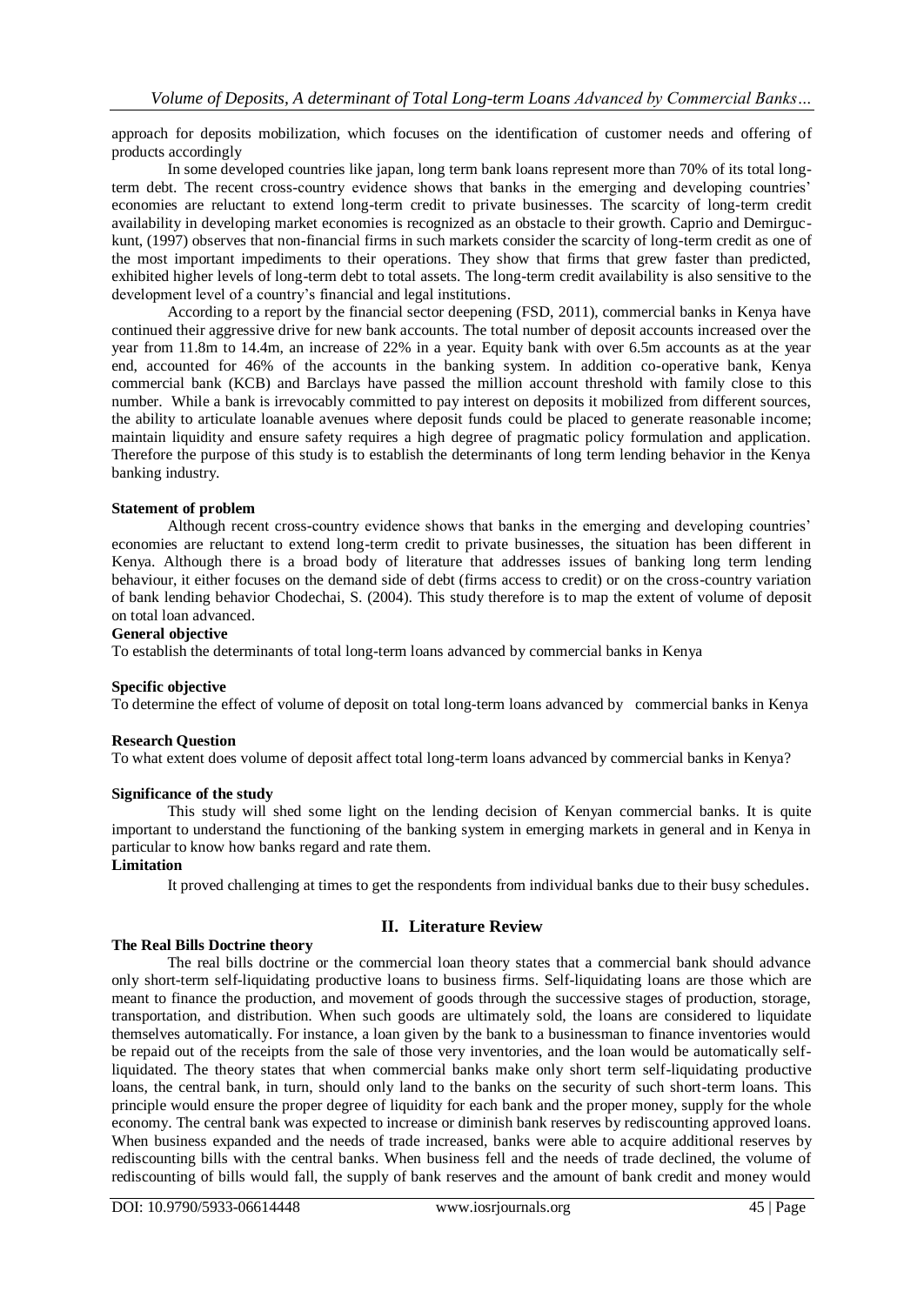also contract. Such short-term self-liquidating productive loans possess three advantages. First, they possess liquidity that is why they liquidate themselves automatically. Second, since they mature in the short run and are for productive purposes, there is no risk of their running to bad debts Menkhoff, l. (2000). Third, being productive such loans earn income for the banks.

Despite these merits, the real bills doctrine suffers from certain defects. First, if a bank refuses to grant a fresh loan till the old loan is repaid, the disappointed borrower will have to reduce production which will adversely affect business activity. If all the banks follow the same rule, this may lead to reduction in the money supply and price in the community. This may, in turn, make it impossible for existing debtors to repay their loans in time. Second, the doctrine assumes that loans are self-liquidating under normal economic conditions. If there is depression, production and trade suffer and the debtor will not be able to repay the debt at maturity. Third, this doctrine neglects the fact that the liquidity of a bank depends on the sale-ability of its liquid assets and not on real trade bills. If a bank possesses a variety of assets like bills and securities which can be readily should in the money and capital markets, it can ensure safety, liquidity and profitability. Then the bank need not rely on maturitis in time of trouble. Fourth, the basic defect of the theory is that no loan is in itself automatically self-liquidating. A loan to a retailer to purchase inventor is not self-liquidating if the inventories are not sold to consumers and remain with the retailer. Thus a loan to be successful involves a third party, the consumers in this case, besides the lender and the borrower. Fifth, this theory is based on the "needs of trade" which is no longer accepted as an adequate criterion for regulating this type of bank credit. If bank credit and money supply fluctuate on the basis of the needs of trade, the central bank cannot prevent either spiraling recession or inflation.

## **Volume of deposit**

A commonly used statistic for assessing a bank's liquidity by dividing the banks total loans by its total deposits. This number, also known as the LTD ratio, is expressed as a percentage. If the ratio is too high, it means that banks might not have enough liquidity to cover any unforeseen fund requirements; if the ratio is too low, banks may not be earning as much as they could be.

Olokoyo (2011) found out in his study on Nigerian banking that volume of deposit has the highest impact and influence on the lending of commercial banks and a change in it will yield the highest change in banks" loans and advances. Therefore banks should strive hard to manage their deposits efficiently so that their objective of profitability can be achieved and the multiplier effects maintained to the maximum. This implies that generation of more deposits is tangent to the survival of Nigerian banks as a whole.

Chernykh and Theodossiou (2011), by using a sample of Russian banks, found that the median banks assign only 0.5 percent of its total assets in terms of long-term loans to business and there is large crosssectional disparity in this ratio among banks. they argued that the bank"s capacity to expand long-term business loans depends on various factors including its capitalization, size and the availability of long-term liabilities, however, the ownership of banks did not matter. They also concluded that the banks hesitated to issue business loans with more than three years maturity. their results exhibit that the banks with lower level of capital, the banks having lower funding for long term loans and banks in most competitive areas are reluctant to supply long term loans.

Caprio and Demirguc-kunt (1997) find that non-financial firms in such markets consider the scarcity of long-term credit as one of the most important impediments to their operations. They show that firms that grew faster than predicted, exhibited higher levels of long-term debt to total assets. The long-term credit availability is also sensitive to the development level of a country"s financial and legal institutions. If the legal environment and the enforcement of debt contracts are weak then, as stipulated by diamond (1991), banks will mitigate potential credit risks by extending short-term rather than long-term loans.

In Fig 2.1, the volume of deposit is conceptualized to mean the total amount of money mobilized by the commercial banks through deposit accounts and available for lending at a return. These variable is operationalized to have a relationship with the total loan amounts advanced by lending institutions.

## **III. Research Methodology**

The researcher applied descriptive survey research to achieve the objective of the study. The population of study comprised of 13 banks in Bungoma County and purposive sampling was applied to choose 4 respondents from loans department of each bank. The sample of respondents for this survey was considered suitable due to its relevance in the focus and purpose of the study. Self-administered questionnaires were used to collect data which is analyzed by Statistical Package for Social Sciences (SPSS). Inferential statistics was carried out using regression model to establish the effect of independent research variable on the dependent variable and the extent to which the independent variable explained the dependent variable. The findings have been presented using tables. The model for prediction is  $LA = \alpha_0 + \alpha_1 v d + \mu$ , Where: LA loans and advances, vd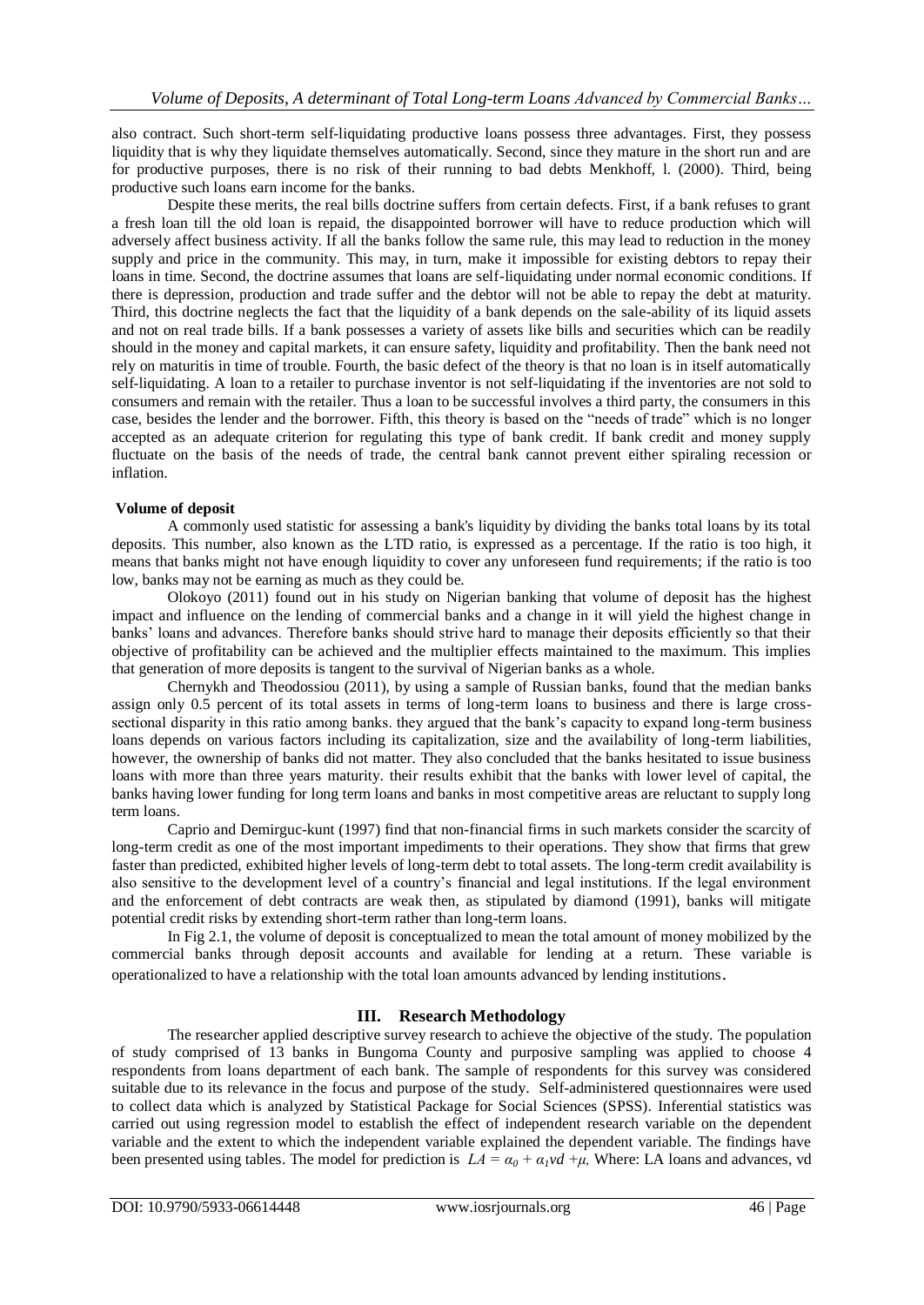-Volume of deposits, μ-error term controlling for unit-specific residual in the model and α0-intercept of the regression line

# **Volume of deposits.**

# **IV. Research Findings And Discussion**

Table 4.1 shows the extent the nature of accounts held by the bank affect the amount of loans advanced. 31% of the respondents indicated that current accounts affected loans advanced to a very high extent, 40% to a high extent while 11.4% were neutral. 54.3% of the respondents indicated that savings accounts affected loans advanced to a very high extent, 40% to a high extent while 5.7% were neutral. 28.6% of the respondents indicated that fixed accounts affected loans advanced to a very high extent, 54.3% to a high extent while 14.3% were neutral.

Table 4.2 shows that respondents reported with a mean of 2.26 that volume of deposits held in current accounts affects loans advanced, they also reported with a mean of 1.51 that volume of deposits held in savings accounts affects amount of loans advanced and the volume of deposits held in fixed deposit accounts affects amount of loans advanced with a mean of 1.91.

## **Relationship between Variables**

For meaningful analysis inferential statistics was carried out using regression model to establish the effect of independent research variable on the dependent variable. Regression model *LA = 0.81 + 0.109vd*  established how and to which extent the independent variable explained the dependent variable. From the findings, for every unit increase in volume of deposits, a 0.109 unit increase in total loans advanced is predicted.

# **V. Summary, Conclusions And Recommendations**

## **Volume of deposits.**

From the findings, 31% of the respondents indicated that current accounts affected loans advanced to a very high extent, 40% to a high extent while 11.4% were neutral. 54.3% of the respondents indicated that savings accounts affected loans advanced to a very high extent, 40% to a high extent while 5.7% were neutral. 28.6% of the respondents indicated that fixed accounts affected loans advanced to a very high extent, 54.3% to a high extent while 14.3% were neutral.

## **Conclusion**

From the findings, volume of deposits explained 10.9% of total loans advanced, investment portfolio explained 44.9% and interest rate explained 9%.

## **Recommendation**

Commercial banks should strategize on how to attract and retain more deposits so as to further improve on their lending performance.

## **Areas for further research**

Further studies should be done on the other avenues that will create wealth to the banks leading to increase in bank resources.

## **References**

- [1]. Adedoyin and Sobodun (1996), "Commercial Banks Lending Activities in Nigeria", Nigerian Financial Review, 9(3), pp. 36 37.
- [2]. Bologna P. (2011) Is there a Role for Funding in Explaining Recent US Bank Failures? Bank of Italy Occasional Paper 103.
- [3]. Boot, A.W.A. (2000) relationship banking: what do we know? Journal of financial intermediation, 9, 7-25.
- [4]. Caprio, G. and Chernykh, l., and Theodossiou, a. k. (2011) "determinants of bank long-term lending behavior: evidence from russia", multinational finance journal, vol. 15(3/4): 193–216.
- [5]. Chodechai, S. (2004), determinants of bank lending in Thailand: an empirical examination for the years 1992 1996, unpublished thesis.
- [6] Degryse H., Masschelein, n. & Mitchell, j. (2004), "SMES and bank lending relationships: the impact of mergers", national bank of belgium working paper, no. 46.
- [7]. Degryse, H. and Van Cayseele, p. (2000) relationship lending within a bank-based system: evidence from European small business data, journal of financial intermediation, **9**, 90-109.
- [8]. Diamond, d. (1991). Debt maturity structure and liquidity risk. Quarterly journal Economics 106, 709-737.
- [9]. Ewert, R. & Schenk, g. (1998), determinants of bank lending performance, working paper, center for financial studies, university of Frankfurt.
- [10]. Ewert, R., Szczesmy, a. & Schenk, g. (2000), "determinants of bank lending performance in germany" schmalenbach business review (sbr), 52, pp. 344 – 362
- [11]. Harhoff, Dietmar/Körting, Timm (1998): lending relationships in Germany: empirical results from survey data, in: journal of banking and finance, 22, 1317– 1353.
- [12]. Haron, S and Azmi, W. N.W (2006) Deposit Determinants of Commercial Banks in Malaysia Working Paper Series 009
- [13]. Idowu, K.O. (2005), "A Preliminary Investigation into the Causal Relationship between Exports and Economic Growth in Nigeria", CBN Economic and Financial Review, 43(3), pp 29-50
- [14]. Menkhoff, l. (2000) bad banking in Thailand? An empirical analysis of macro indicators, journal of development studies, **36:5**, 135-168.